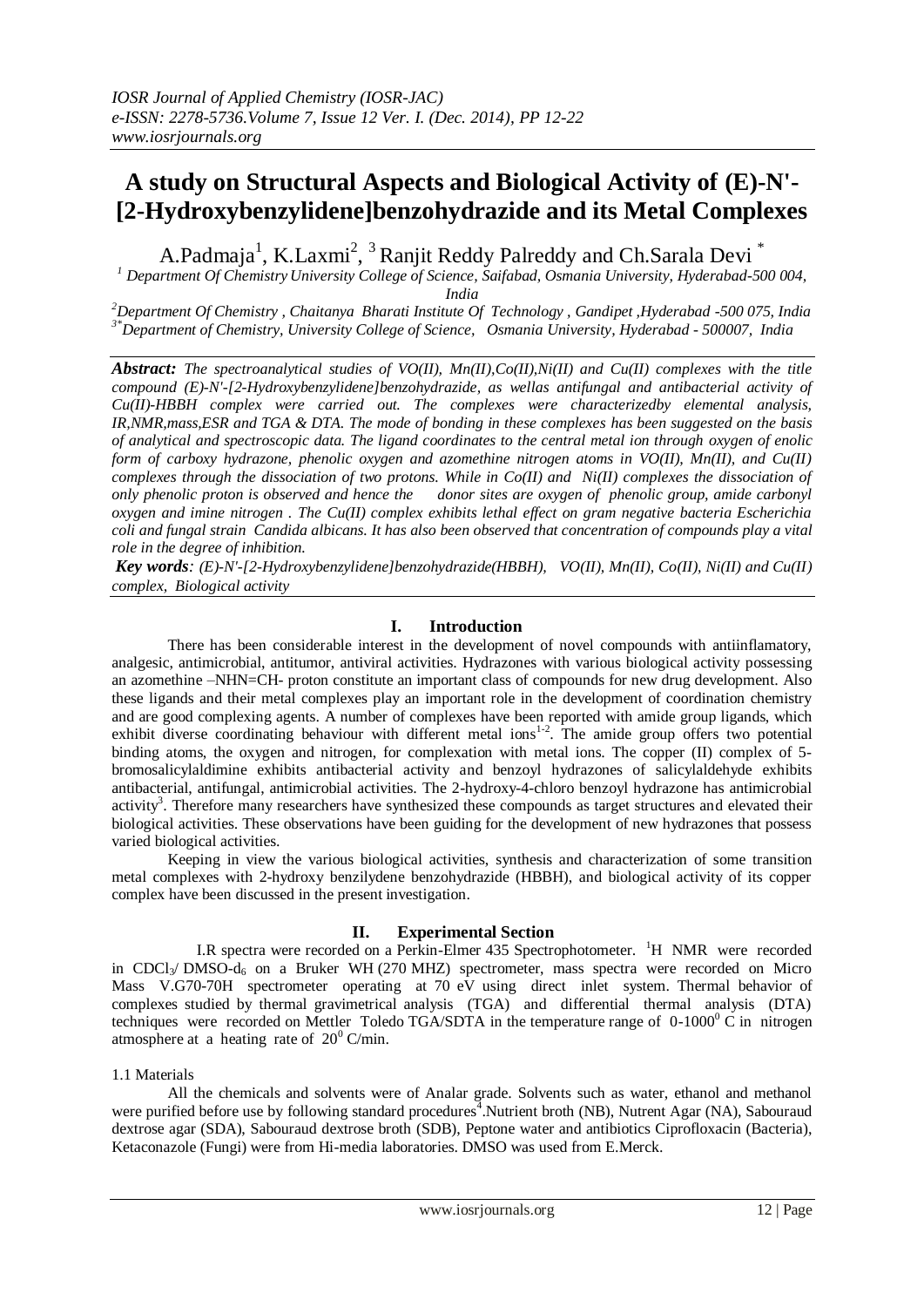#### 1.2 Synthesis of ligand

Ligand HBBH is synthesized by the reported procedure  $5$ .

1.3 Synthesis of metal complexes

The metal complexes of Cu (II), Ni (II), Co (II) and Mn(II) were prepared by mixing ethanolic solution of the ligand (E)-N'-[2-hydroxy benzylidene] benzohydrazide (HBBH) and corresponding metal chloride solution in 1:2 molar ratio. The resulting mixture was refluxed on water bath for 10-12 hours. The pH of the solution for complexation was maintained by adding few drops of dilute methanolic ammonium hydroxide solution (pH 4-7). The precipitated complexes are then recrystalized in ethanol. The resulting complexes are washed with petroleum ether and dried under pressure over anhydrous  $CaCl<sub>2</sub>$  in a dessicator.

 The metal complex of vanadium is synthesized by adopting different method.To an equal volume of water concentrated sulphuric acid, solution of vanadium pentoxide dissolved in ethanol is added with constant stirring and the resulting mixture is boiled until the colour changes from green to blue. As a result the solid precipitate separated is collected from the cooled mixture by filtration and HBBH ligand (dissolved in ethanol) is added to the filtrate. The acid reaction mixture is neutralized by careful addition of 10% sodium carbonate solution with stirring. The resulting compound is separated by filtration on the Buchner funnel and is allowed to dry in a dessicator.

 All the complexes are quite stable to air and moisture, the physical state of all complexes is amorphous and all are coloured, with good solubility in DMSO.

### **III. Results and Discussion**

#### 1.4 Infrared Spectra

A comparative study of the IR spectrum of ligand with that of the metal complexes showed disappearance of  $v_{OH}$  absorption band which was observed as broad band centered at 3366 cm<sup>-1</sup>. The appearance of this band as broad band around  $3431 \text{ cm}^{-1}$  in the spectra of complexes is assigned to associated water molecule. A strong band at 1621 cm<sup>-1</sup> due to  $v_{(C=0)}$  amide group and band at 1606 cm<sup>-1</sup> due to  $v_{(C=N)}$  azomethine in the ligand HBBH has shifted down to 1605 and to 1570 in the spectra of VO (II), Mn (II), Co (II), Ni (II) and Cu (II) metal complexes  $\degree$  Figs. 1, 2,3,4 & 5 $\degree$ . This suggests the involvement of the azomethine group and amide group in coordination with the metal<sup>6-8</sup>. Another important ligand band at 1368cm<sup>-1</sup> due to phenolic-OH deformation is found to be absent in complexes. This indicates the deprotonation of phenolic-OH on coordination with metal ions<sup>9-10</sup>. A band at 1272 cm<sup>-1</sup> in ligand spectrum due to C-O shifts to higher side in complexes. This substantiates the aforementioned observations<sup>11-12</sup>. A medium intensity band at 758 cm<sup>-1</sup>  $\pm$  4 cm<sup>-1</sup> in all the metal complexes is assignable to rocking mode due to coordinated water molecule. Some new bands of weaker intensity at  $530 \pm 20$  cm<sup>-1</sup> and  $462$  cm<sup>-1</sup> are due to  $v_{(M-0)}$  and  $v_{(M-N)}$ bonding.



Fig.3 IR spectrum of Co (II)-HBBH Fig.4 IR spectrum of Ni (II)-HBBH

www.iosrjournals.org 13 | Page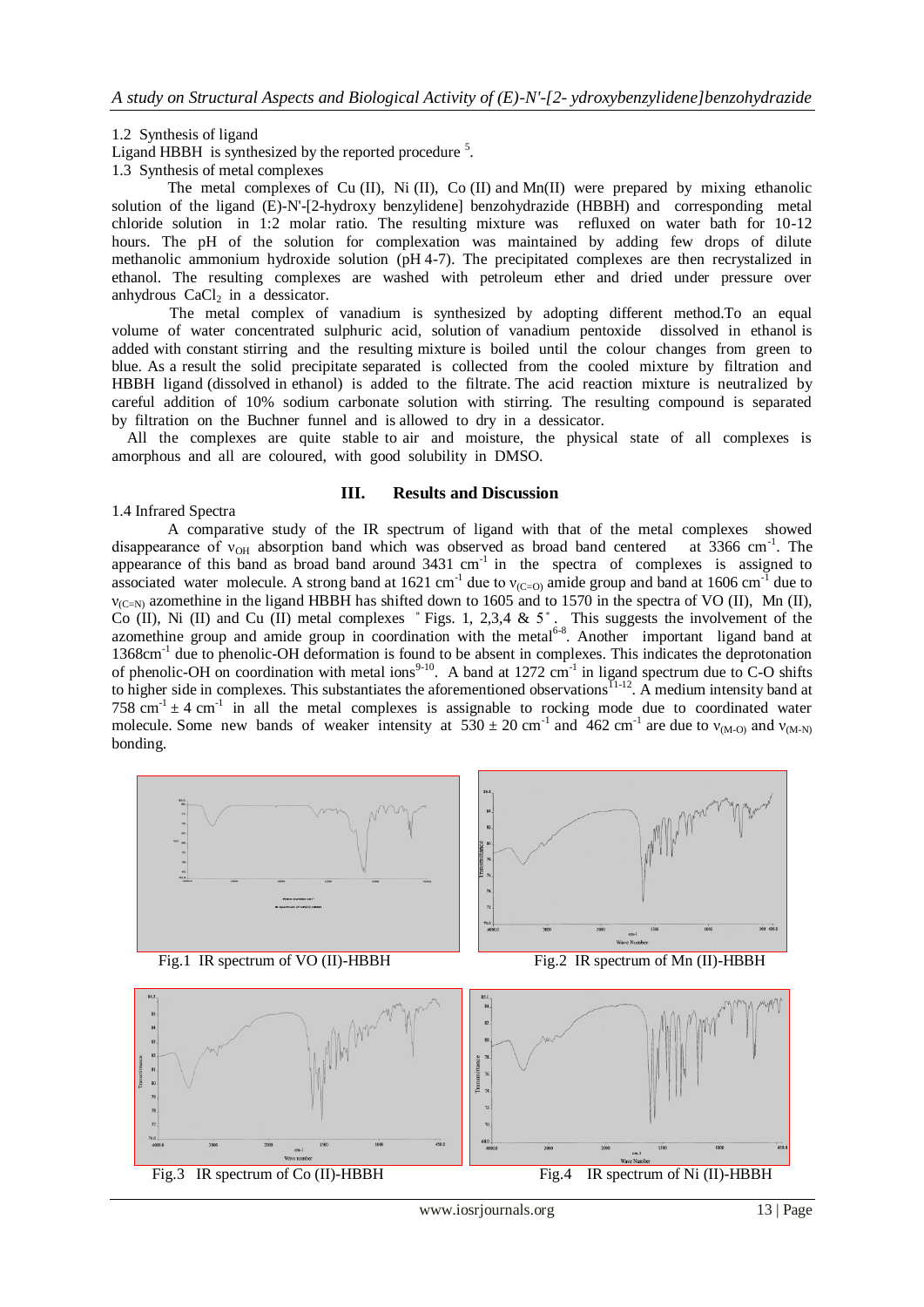

Fig.5 IR spectrum of Cu (II)-HBBH

1.5 <sup>1</sup>H-NMR spectrum of VO(II)-HBBH complex

On comparison with the ligand spectrum of  $HBBH<sup>5</sup>$ , the  $<sup>1</sup>H-NMR$  spectrum of vanadium complex</sup> exhibits a peak around δ 8.9 ppm. The appearance of this peak is assigned to azomethine proton which is in downfield region due to deshielding of the proton. This suggests the involvement of azomethine group in coordination with the metal ion. The disappearance of chemical shift due to phenolic proton and amide proton in the proton NMR spectrum of the vanadyl complex further gives evidence for the involvement of phenolic oxygen and carbonyl oxygen in coordination with the metal ion. The complex spectrum retains the aromatic protons appearing around the region  $\delta$  6-7.5 ppm as in the ligand spectrum. Thus the above information gives evidence for the formation of metal complex involving phenolic-O, carbonyl-O and azomethine nitrogen in coordination with the vanadyl ion "Fig.6".



## 1.6 Mass Spectra

The mass spectra of all metal complexes shows a fragment ion peak at m/z 241, which is consistent with the expected protonated ion  $(M+H)^+$  as observed in the ligand mass spectrum<sup>5</sup>. The molecular ion peak occurs at  $m/z = 293$  in the mass spectrum of Mn(II)-HBBH complex "Fig.7". The mass spectrum of this complex also shows fragment ion of lower intensity at  $m/z = 294$  that corresponds to carbon isotope. The peak at  $m/z = 293$  gives inference about the existence of the metal complex in 1:1 ratio.

The mass spectrum of Co(II)-HBBH "Fig.8" shows a molecular ion peak  $(M)^+$  at m/z = 537 suggesting the complex to be dimeric Analysis by mass spectroscopy gave the molecular ion  $[M^+]$ peak of complex Ni(II)-HBBH "Fig.9" at desired position  $m/z = 534$  indicating dimeric nature of metal complex. The mass spectrum of  $Cu(II) - HBBH$  complex  $Fig.10$  also contains ions at m/z 263, some 23 mass units higher than the ligand mass. These are identified as sodium adduct peaks .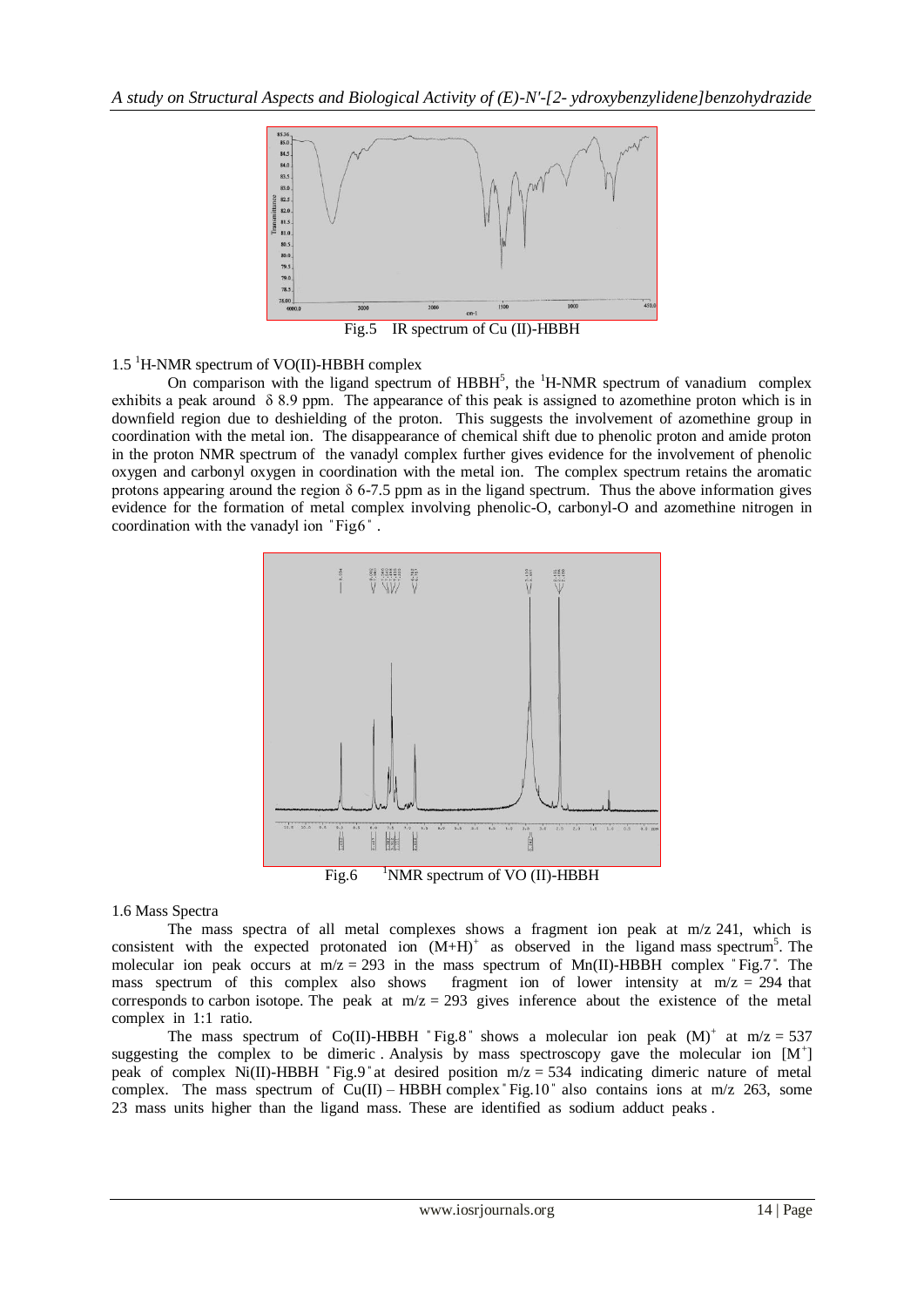

www.iosrjournals.org 15 | Page

415

400

559

Fig.9 Mass spectrum of Ni (II) – HBBH

 $\begin{array}{c} 22 \\ 221 \end{array}$ 

121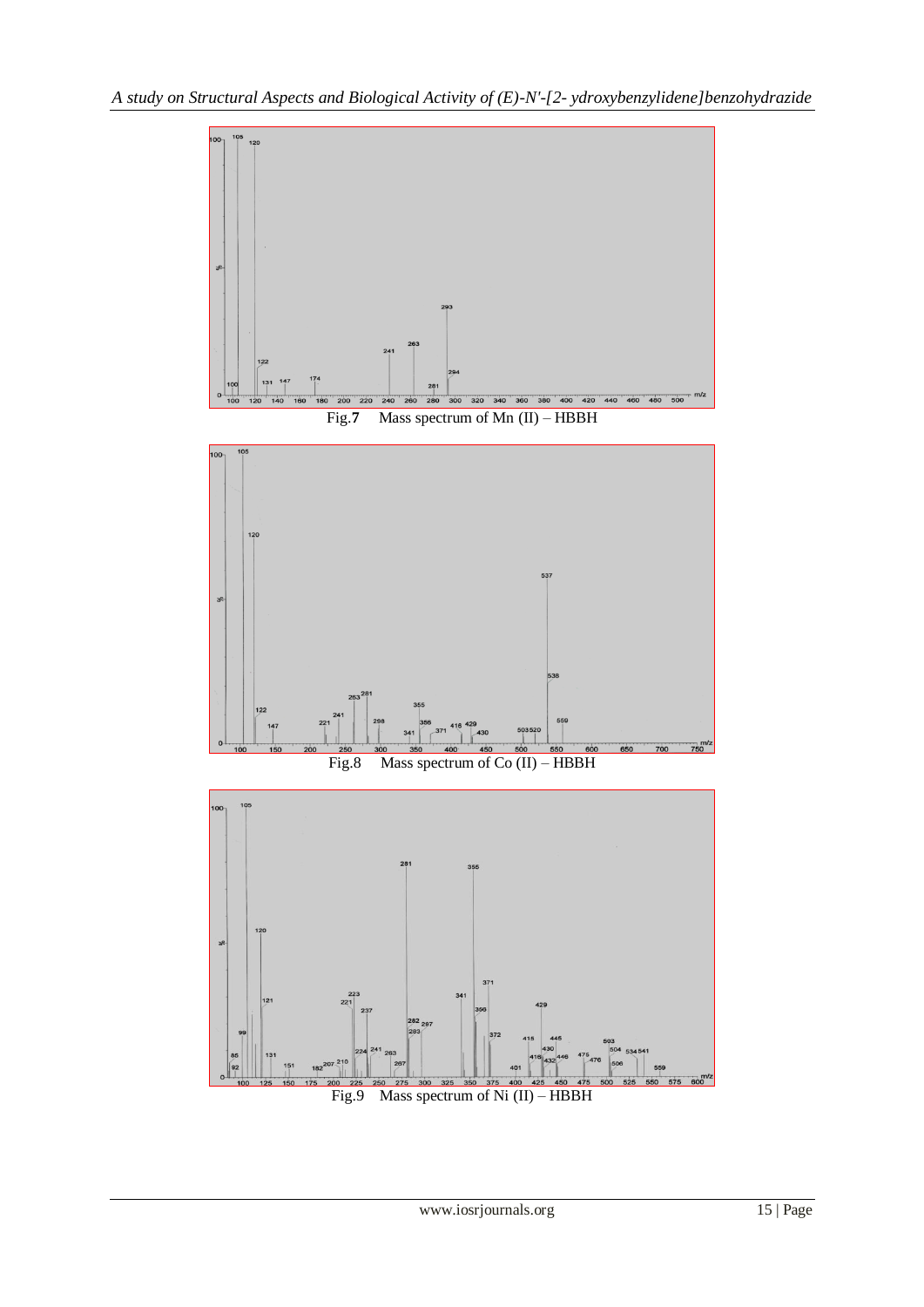

Fig.10 Mass spectrum of Cu (II) – HBBH

1.7 Electron Spin Resonance Spectra

The ESR spectra of metal complexes were recorded in liquid nitrogen at room temperature.

The ESR spectra of the vanadyl (II) complex "Fig.11" shows a typical eight-line pattern. This eight-line pattern indicates that the unpaired electron interacts with the nuclear spin of single vanadium V  $(I=7/2)$  <sup>13-14</sup>. The result is seen as hyperfine splitting of the  $51$  V nucleus and the values suggests the complex to be square pyramidal.

The spectrum of the Mn (II)-HBBH complex "Fig.12" at LNT shows a six fold splitting indicating symmetrical six coordination of the Mn(II) ion. In this spectrum the g values are isotropy with small anisotropy due to increasing magnitude of the applied magnetic field. The interaction of nuclear spin of copper with unpaired electrons is seen in the spectrum by a six fold (2I+1) splitting. As the g values are isotropic the metal ion is in cubic environment.

The ESR spectrum of Cu(II)-HBBH complex "Fig.13" shows four well resolved peaks in  $g_{\mu}$  region indicating the monomeric form of complex due the hyperfine interactions. While in  $g\bot$  region the resolution is poor. The trend  $g_{\text{II}} > g_{\perp}$  for this complex indicates that unpaired electron is localized in the  $d_{x}^{2} - \frac{2}{y}$  orbital of Cu (II) ion and is characteristic for the axial symmetry. These results suggests that Cu (II)-HBBH complex has tetragonal elongation along the z-axis.



www.iosrjournals.org 16 | Page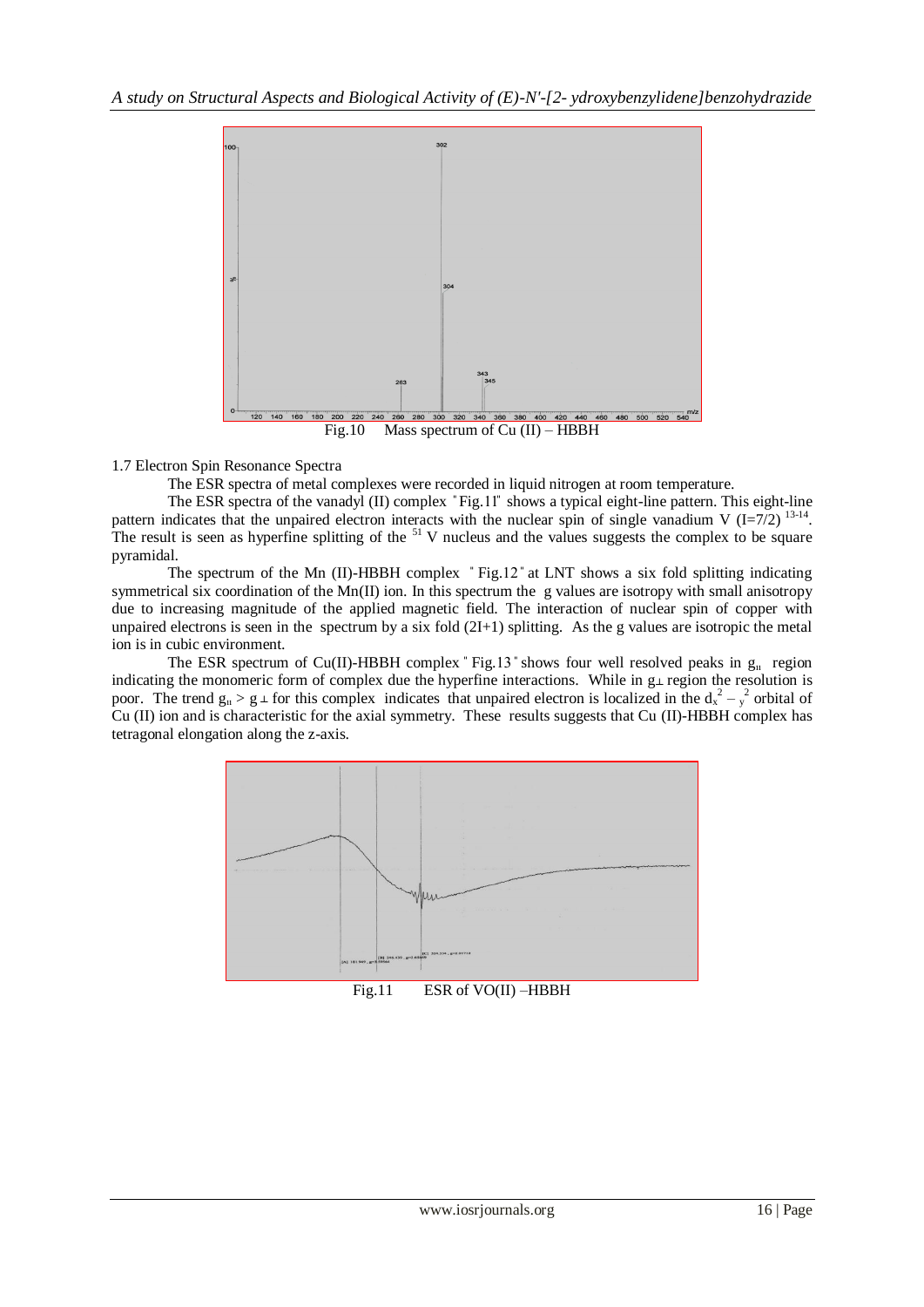

Fig.13 ESR of Cu(II)-HBBH

1.8 Thermal Studies of M (II) -HBBH complexes

Thermal gravimetrical analysis (TGA) and differential thermal analysis (DTA) of the complexes VO(II), Mn(II), Co(II), Ni(II) and Cu(II) –HBBH complexes ̎ Figs.14,15,16,17 & 18 ̎shows a gradual weight loss in the temperature range  $114^{\circ}$  C to  $200^{\circ}$  C and an endothermic DTA peak in the region around 300<sup>°</sup> C in all the metal complexes indicates loss of coordinated water molecule. The second step of decomposition from  $280^\circ$ C to  $800^{\circ}$  C in all the metal complexes corresponds to decomposition of ligand moiety. An exothermic peaks  $t_{\text{max}} = 600^{\circ}$  C on DTA curve occurs for VO(II) –HBBH complex  $\degree$  Fig.14  $\degree$  during the second stage of decomposition. The mass of the final residue in all the metal complexes corresponds to stable metal ion or metal oxide.

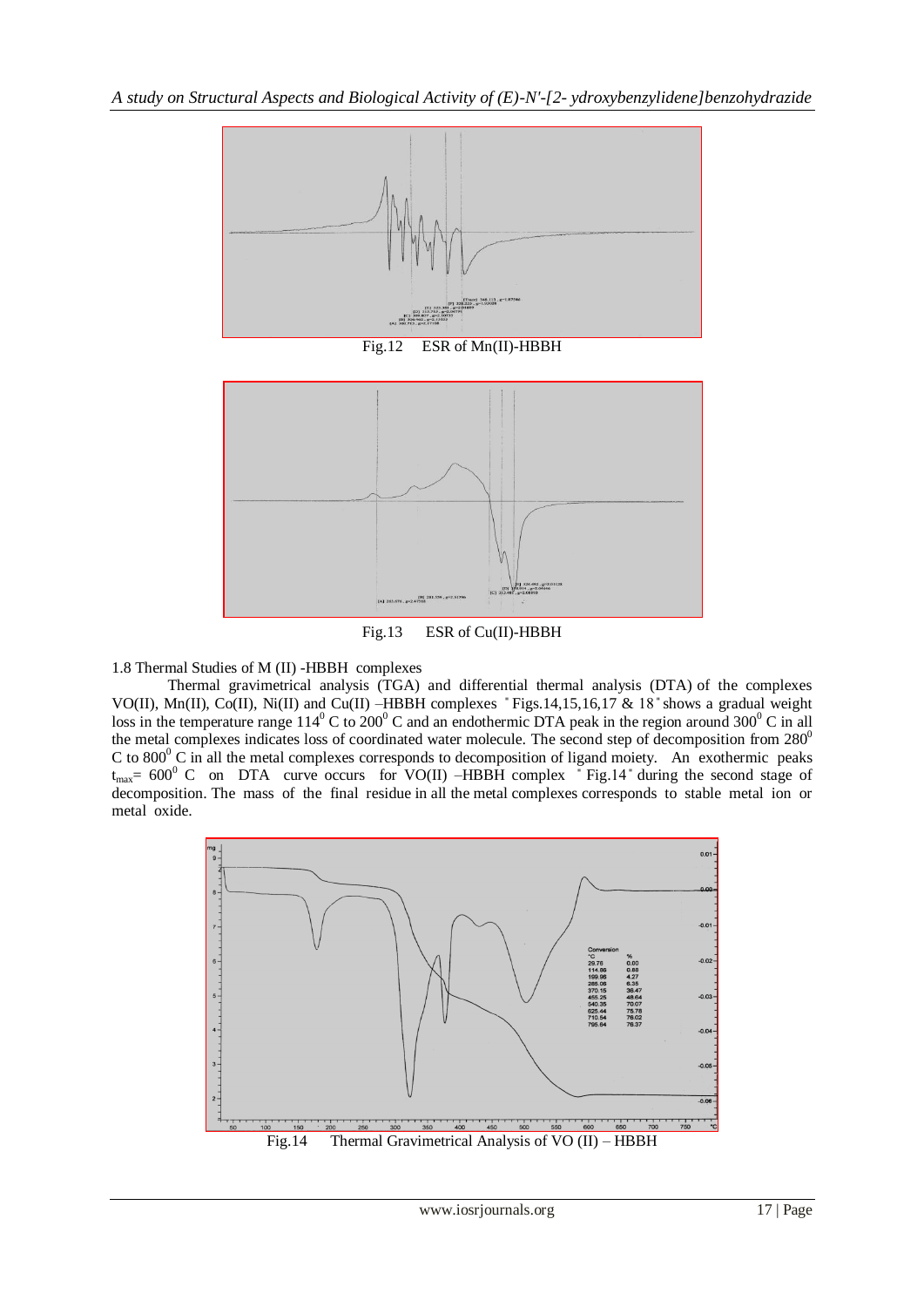







Fig.17 Thermal Gravimetrical Analysis of Ni (II)-HBBH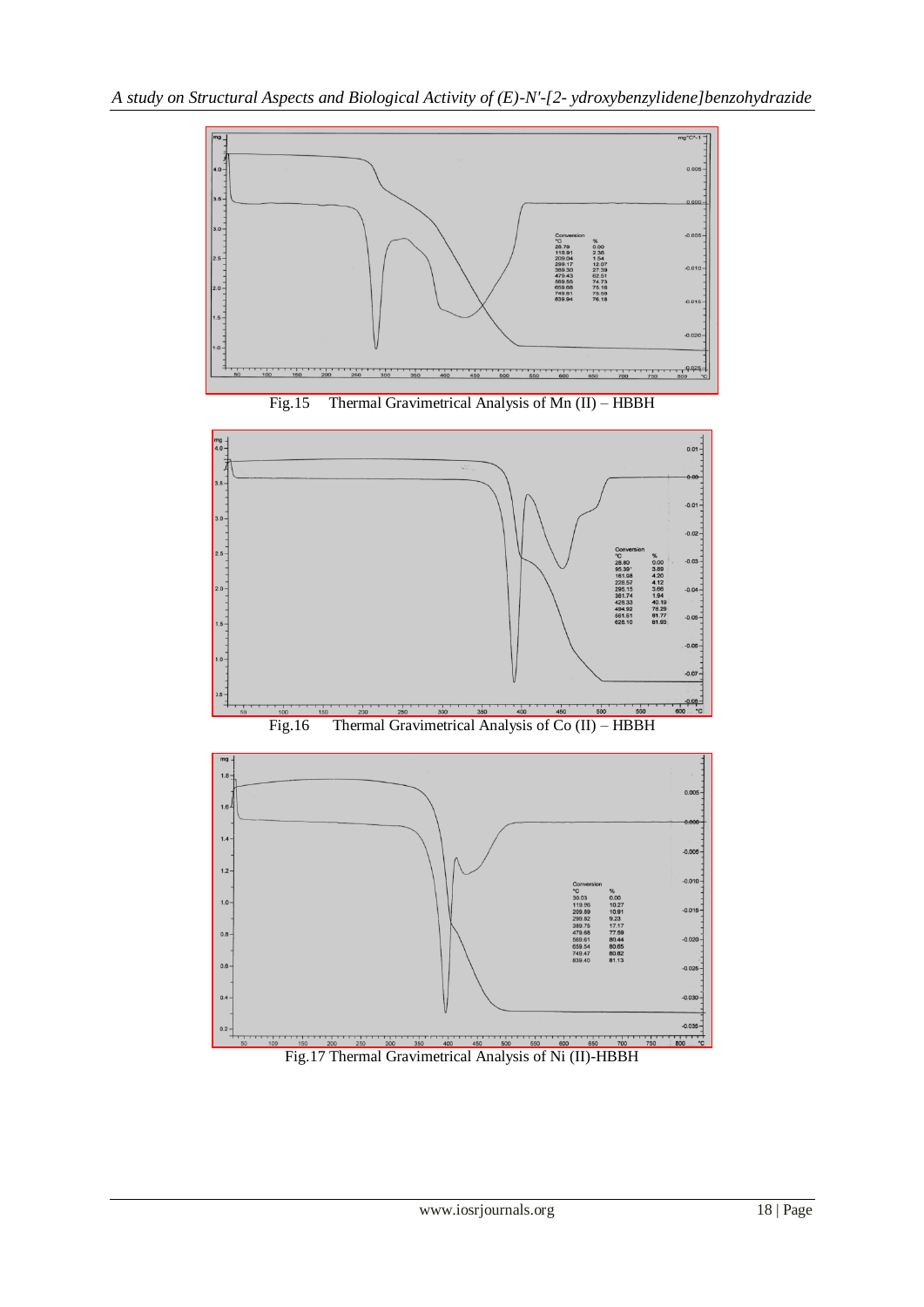

The spectral data and Thermal studies  $15-17$  supported the composition of VO (II) –HBBH as 1:1 Fig.19, Mn (II) and Cu (II)-HBBH complexes as 1:1 with coordinated water molecules "Fig. 20" and Ni (II) and Co (II)-HBBH complexes as 1:2 "Fig. 21".



Fig.20 Tentative structure of M (II)-HBBH complex  $[M(II) = Cu(II)$  or  $Mn(II)$ ]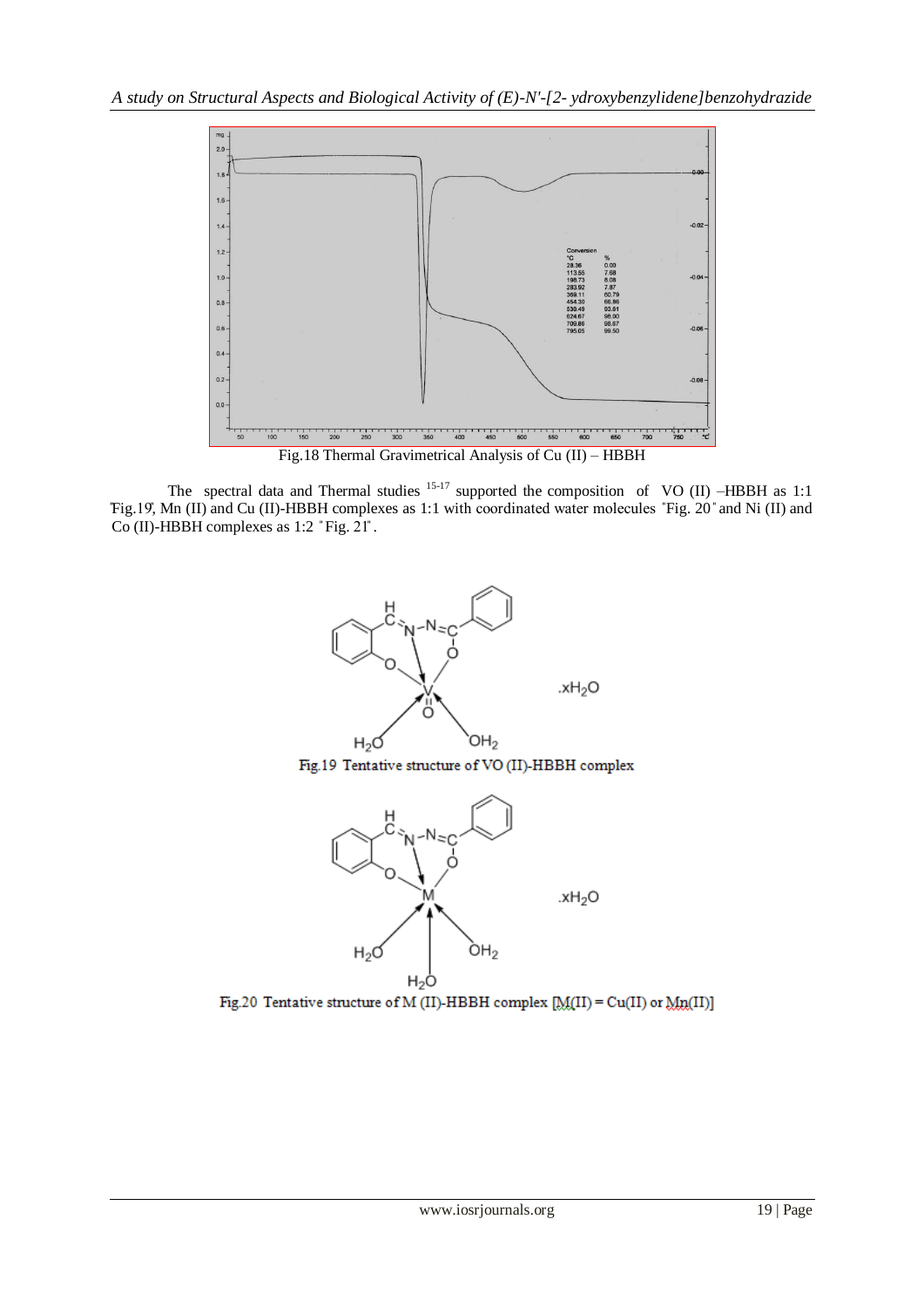

Fig.21 Tentative structure of M (II)-HBBH complexes  $[M(II) = Ni(II)$  or Co(II)]

## **IV. Biological activity**

The Biological activity of Cu(II) – HBBH complex is studied against gram negative (Escherichis coli) bacteria and the fungal strain Candida albicans.

## 1.9 Preparation and Standardization of Stock cultures

Cultures on receipt were sub cultured in NA/SDA plates and further stored in slanks as stock cultres. For the experiments, stock culture was prepared by inoculating each culture from slants to flask in sterile NB and incubated at  $37^{\circ}$  C for 24 hr. The stock culture was adjusted to 0.5 McFarland standard turbidity and used for assay, in case of fungus SDA and SDB are used instead of NA and NB. Sterile NA plates were prepared and 0.1 ml of the inoculums from standardized culture of test organism was prepared uniformly. Wells were prepared by using a sterile borer of diameter 10mm and 100µl (To get the final concentration of 1000 and 500 µg/well) of the test substance, standard antibiotic were added in each well separately. A standard antibiotic, ciprofloxacin (100 µl) was tested against fungi. The plates were placed at  $4^{\circ}$  C for 1h to allow the diffusion of test solution into the medium and plates were incubated at a temperature optimal for the test organism and for a period of time sufficient for the growth of at least 10 to 15 generations (usually 24h at  $37^{\circ}$  C) for bacteria and (usually 48h at room temperature) for fungi. The zone of inhibition of microbial growth around the well was measured in mm.

### 2.0 Results

The Cu(II)-HBBH complex showed inhibitory activity against the fungal strain Candida albicans and gram negative Escherichia coli bacteria. All the results are tabulated in the below table.

|                    | Zone of inhibition in mm       |             | Zone of inhibition in mm fungi (Candida |             |
|--------------------|--------------------------------|-------------|-----------------------------------------|-------------|
| <b>Sample Name</b> | bacteria(Escherichia coli -ve) |             | albicans)                               |             |
|                    | Concentration                  |             | <b>Concentration</b>                    |             |
|                    | 1000µg                         | $500 \mu g$ | $1000\mu$ g                             | $500 \mu g$ |
| Cu - HBBH          | n                              |             |                                         |             |
|                    | Ciprofloxacin $(10 \mu g)$     |             | Ketoconazole $(20 \mu g)$               |             |
| Standard           |                                |             |                                         |             |

**Table. I Showing zone of inhibition of bacteria and fungi**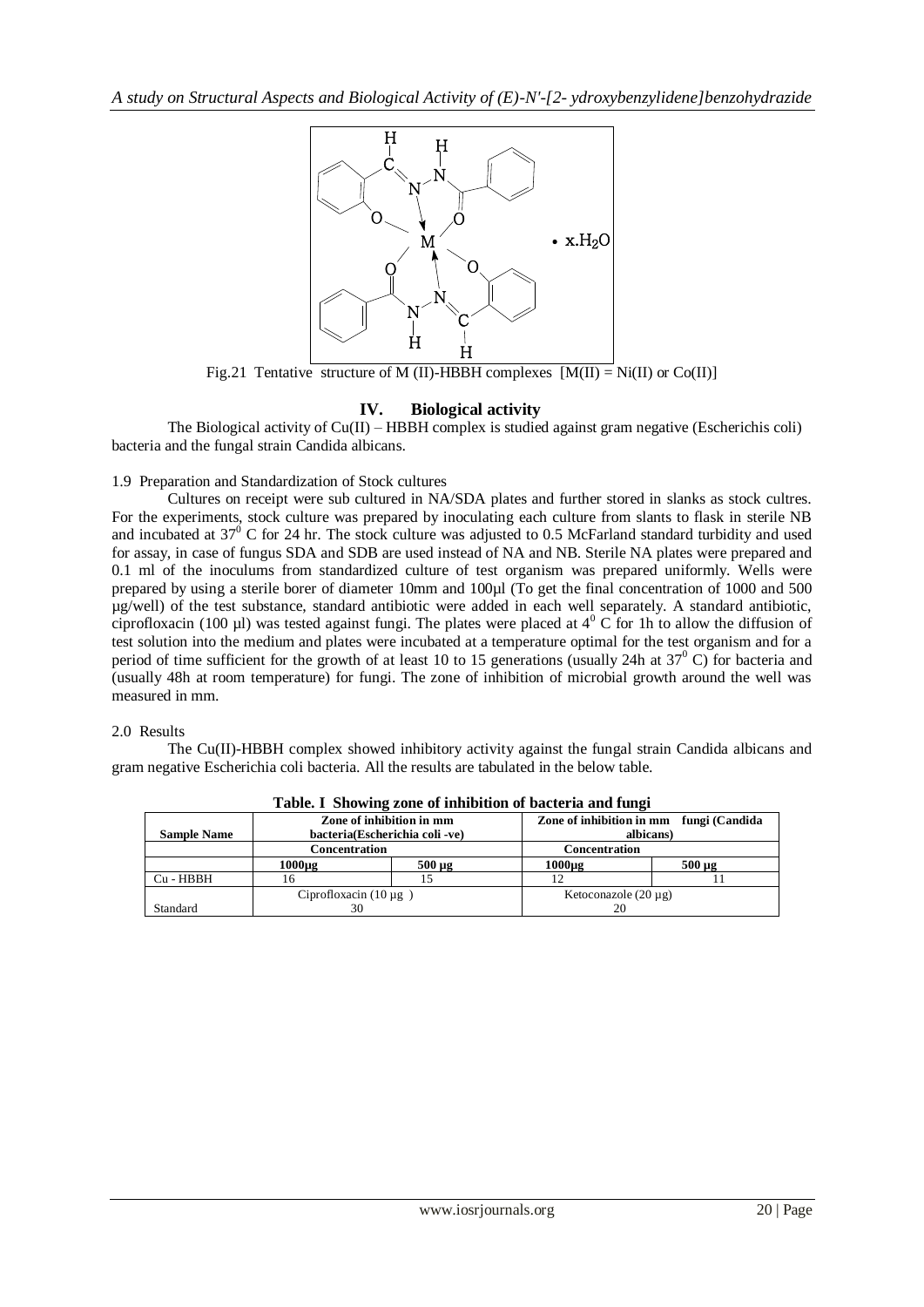*A study on Structural Aspects and Biological Activity of (E)-N'-[2- ydroxybenzylidene]benzohydrazide* 



Samples at different concentrations showing zone of inhibition against Escherichia coli



The above results of biological studies proved that the concentration of compounds played a vital role in increasing the degree of inhibition. As the concentration of Cu(II)-HBBH complex increases the activity also increased.(Table.I)

## **V. Conclusions**

The IR spectra gave information regarding coordinating sites and complex formation. The  ${}^{1}H\text{-NMR}$ spectra showed evidence for the formation of metal complexes involving phenolic-O, carbonyl-O and azomethine nitrogen in coordination with the metal ion. The mass spectral data provided information regarding metal complex composition. The ESR spectral data gave information about the geometry of the metal complexes. The thermogravimetric analysis gave information regarding the presence of coordinated water molecule. The biological studies proved that the concentration of compounds played a vital role in increasing the degree of inhibition, as the concentration increases the activity also increased.